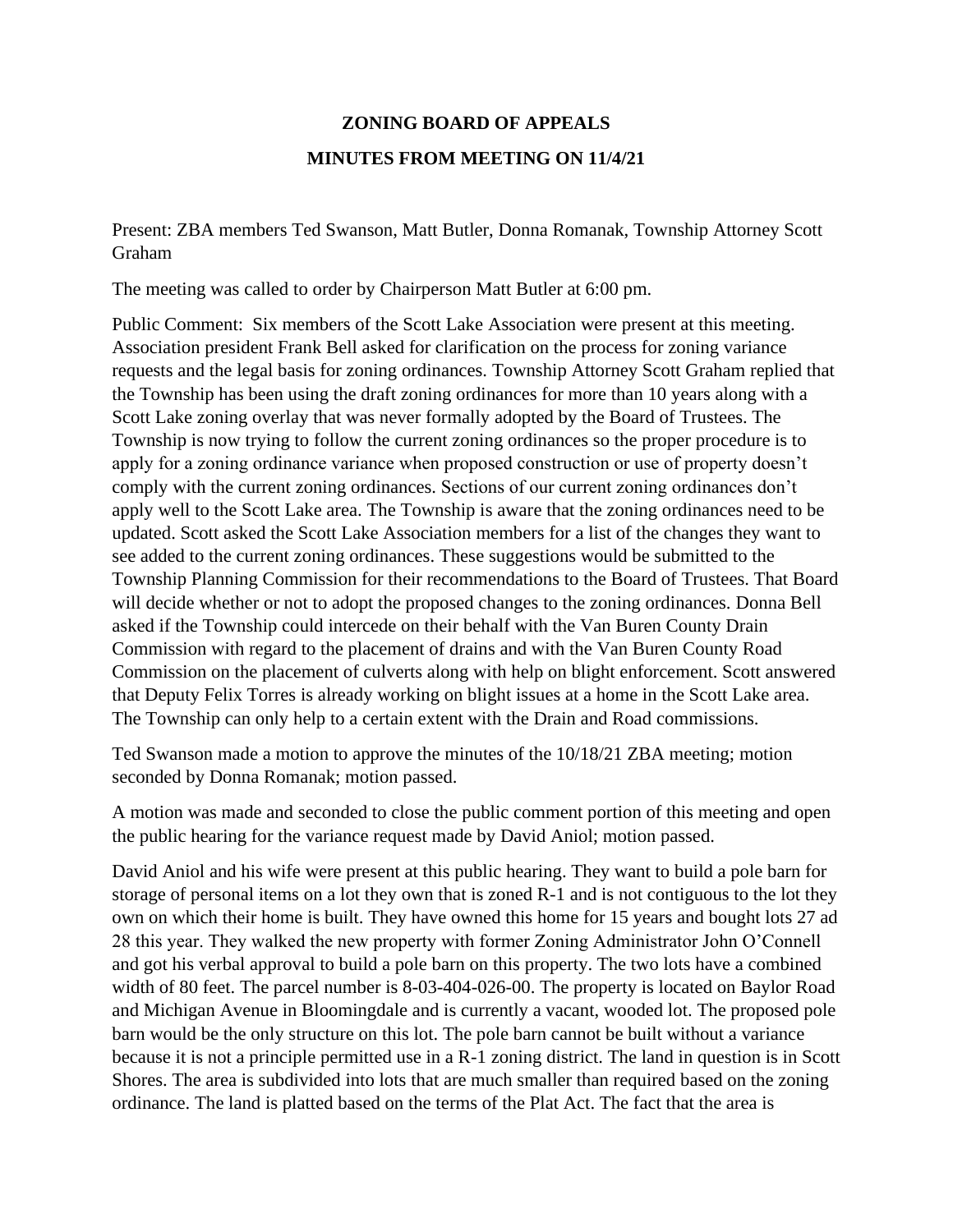subdivided means that the subdivision documents control over the zoning ordinance on the issues lawfully covered by the subdivision documents. Those documents were approved by the Township and filed with the State. The subdivision documents establish lot sizes. However, if the documents are silent on an issue or if the documents try to unlawfully control an issue (which is not an issue here), then the Township Zoning Ordinance applies. In this case, the use of the property is controlled by the ordinance. The ordinance provides, in part, for principal uses and special uses. Principal uses are detached one-family dwellings as defined in Article X which meet all applicable requirements and specifications of the Arlington Township Construction Code and accessory uses and structures. Special uses (Article XIII) include houses of worship, parish houses, convents; educational institutions both public and private; public and private recreation uses such as parks, playgrounds, golf courses, athletic fields, stadiums, and community centers; governmental buildings, libraries, museums, public utility buildings, telephone exchange buildings, fire stations, gas regulator stations, and cemeteries. The ZBA must look at the zoning ordinance in order to determine whether a variance is required. The applicant asks for permission to build al pole barn as the only structure on a lot zoned residential (R-1). This is not a permitted use on the property; construction of the building violates the ordinance. The request seems to be based on the following facts: the applicant owns a single family residence in Scott Shores; the applicant wants to build a pole barn on a different lot in Scott Shores; the two lots are not contiguous; and the applicant's lake lot is not large enough to hold the pole barn; the pole barn will be used to store items used at the residence and on the lake; before purchasing the lot the applicant sought information about the applicant's right to build the pole barn; the zoning administrator apparently approved the construction which should not have occurred; the zoning administration has apparently approved several similar requests regarding pole barns. The applicant and others have indicated they believe the pole barn is an accessory use. Article X of the ordinance provides in part; "accessory use, building, or structure is a use, building, or structure which is clearly incidental to, customarily found in connection with, subordinate to, and is located on the same zoning lot as the principal use to which it is exclusive." Here the buildings are not on the same zoning lot so the accessory building structure does not apply. The request to build the pole barn cannot be granted by the Township based on the provisions of the zoning ordinance. This takes the ZBA to the variance process using competent, material, and substantial evidence. This is a request for a use variance. A use variance is appropriate only when the property owned will suffer unnecessary hardship if the variance is not granted. The variance may not alter the "essential character" of the land and the community. The variance may not be contrary to the public interest. The variance must be evaluated based on an objective standard. The property here is platted into lots that seem to be reasonable for a lake setting. The spirit of development in the area supports the variance request. The ZBA would be justified in finding that the owner/applicant would be subjected to "unnecessary hardship" if the owner is not allowed to highlight the use of the lake lot by building a pole barn on a lot located off the lake. The situation might be different if the request was to build on a lake lot. It also appears that the applicant acted innocently in relying on erroneous information from the zoning administrator regarding the situation. Substantial and material evidence exists supporting the variance request. If the ZBA disagrees with any of these points, it is free to determine that the variance is not appropriate. Ted Swanson made a motion to grant the